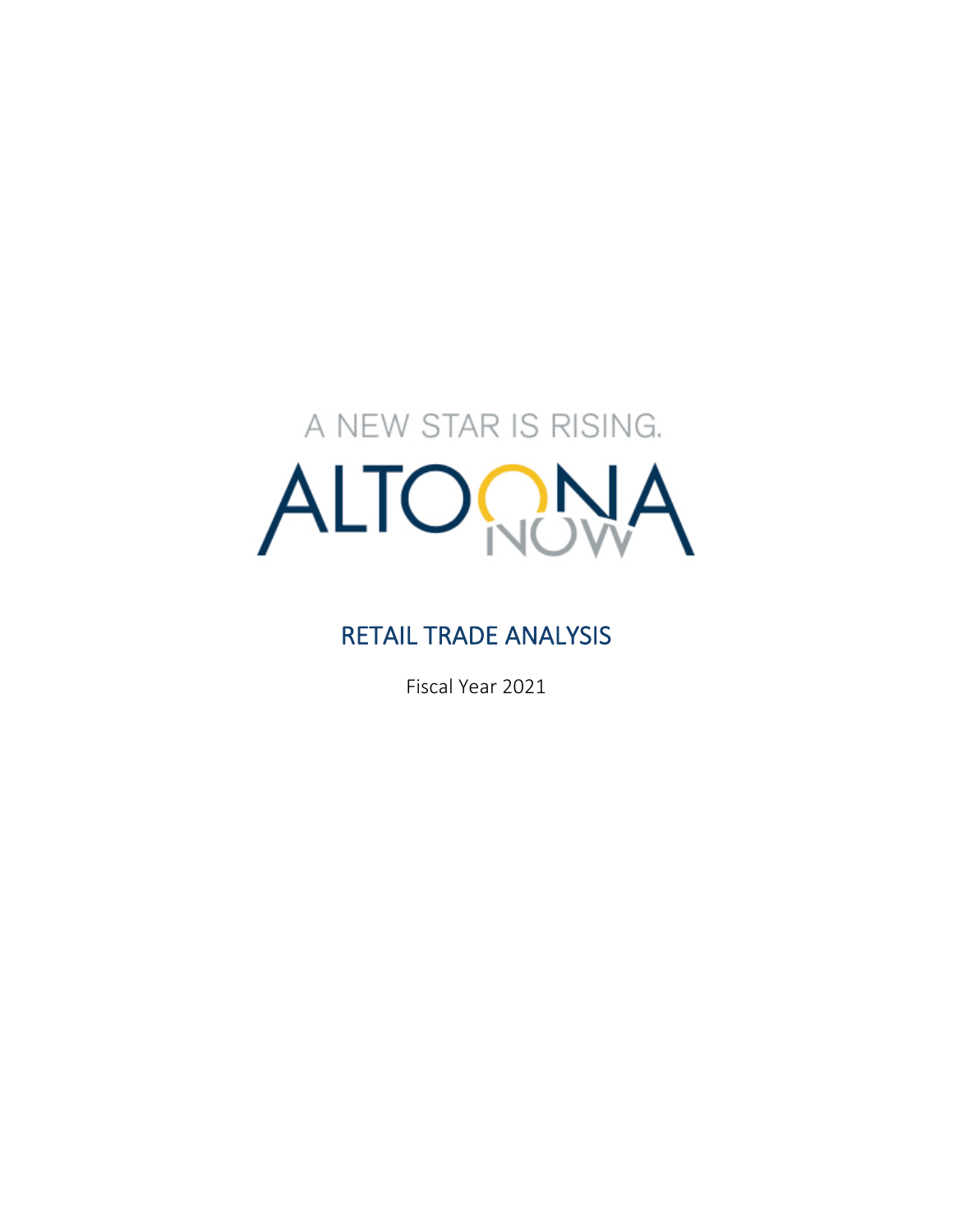#### Key Retail Indicators

Total Taxable Sales  $$677,970,133$  8.98% increase compared to 2020 Average Sales Per Capita  $$34,652$  7% increase compared to 2020

# Population

Population change is another key factor influencing local retail sales performance. Altoona's population based on the 2020 Census is 19,565 and has increased 9% in the last five years. The population in Altoona is growing at a far faster rate than Polk County (a 3.8% increase since 2016), and the State of Iowa (a 1.7% increase since 2016).

# Retail Spending

Altoona's average sales per capita are \$34,652 the second highest in a peer group of 21 cities that includes West Des Moines, Cedar Rapids, Davenport, and Des Moines. Altoona's average sales per capita are more than double the State of Iowa, and 80% higher than the peer group average.

| <b>Peer Group City</b> | Average Sales Per Capita (\$), FY2021 |  |
|------------------------|---------------------------------------|--|
| Coralville             | \$39,303                              |  |
| <b>ALTOONA</b>         | \$34,652                              |  |
| <b>West Des Moines</b> | \$26,279                              |  |
| Cedar Rapids           | \$25,385                              |  |
| Clive                  | \$24,764                              |  |
| Davenport              | \$22,635                              |  |
| Urbandale              | \$21,233                              |  |
| Dubuque                | \$21,152                              |  |
| Cedar Falls            | \$20,475                              |  |
| Sioux City             | \$19,828                              |  |
| Des Moines             | \$19,241                              |  |
| Council Bluffs         | \$19,188                              |  |
| Waterloo               | \$18,574                              |  |
| Ankeny                 | \$16,859                              |  |
| Waukee                 | \$15,594                              |  |
| Ames                   | \$14,833                              |  |
| Marion                 | \$11,219                              |  |
| Bettendorf             | \$9,805                               |  |
| Johnston               | \$8,008                               |  |
| Iowa City              | \$7,829                               |  |
| North Liberty          | \$7,013                               |  |
|                        |                                       |  |
| Peer Group Average     | \$19,687                              |  |
| Polk County            | \$19,177                              |  |
| State of Iowa          | \$13,687                              |  |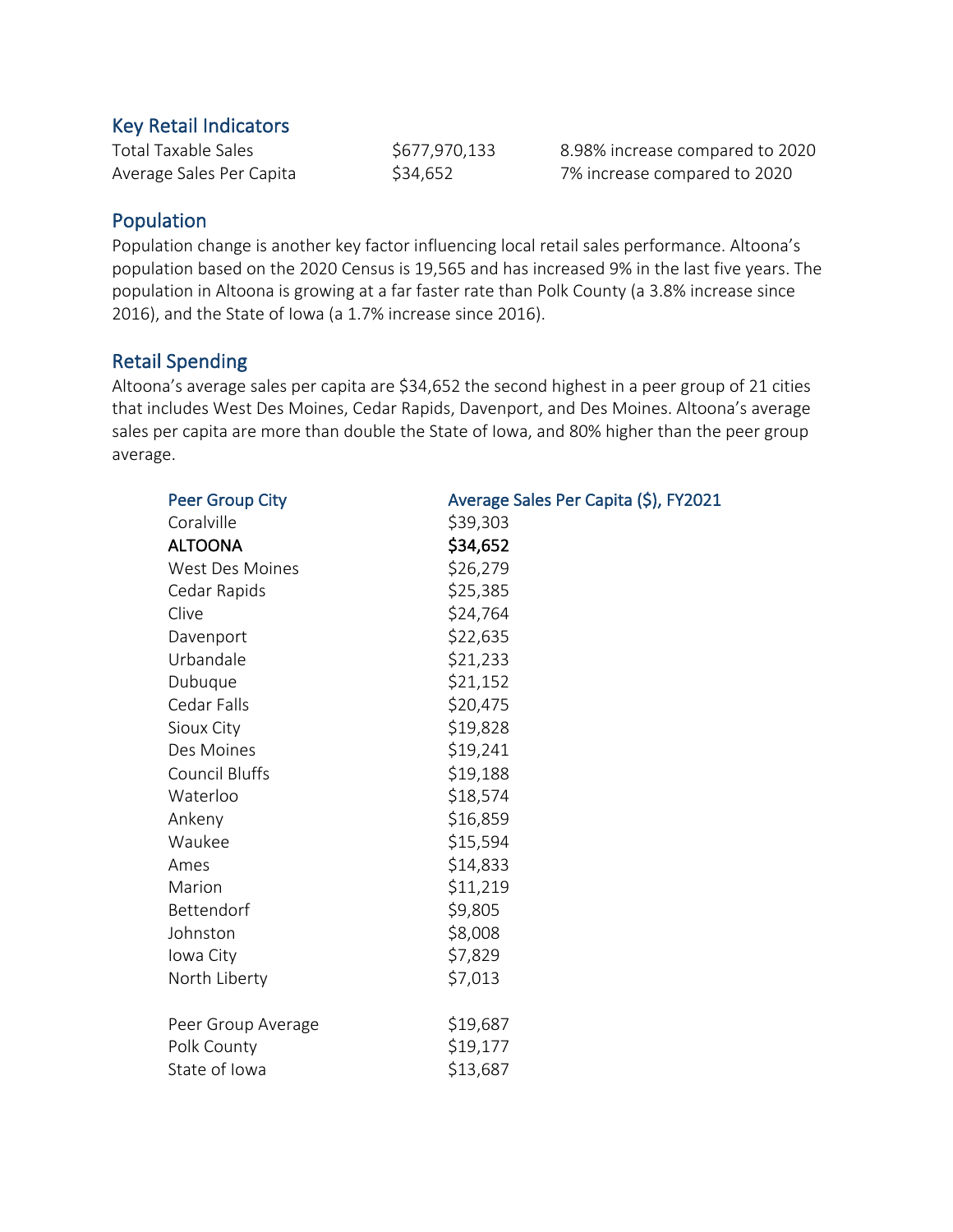# Trade Area

Altoona is estimated to have brought in \$391 million of spending by non-residents (which is 58% of annual sales), satisfying the retail needs of 46,280. This is up 30% since 2016. And, with a population of 19,565, this means the retail trade area of Altoona includes approximately 26,718 consumers that do not live in Altoona, indicating Altoona as a strong retail destination.



#### Retail Spending by Non-Residents (\$ millions)

# Sales by Business Group

While there is no data for retail spending by type of business for individual municipalities, the research does show how Polk County's retail spending compares to the State of Iowa. As shown below, Polk County outspends the State in every category.

# Per Capita Spending by Business Group

|                              | Polk County | State of Iowa |
|------------------------------|-------------|---------------|
| Apparel                      | \$444       | \$306         |
| <b>Building Materials</b>    | \$1,544     | \$1,194       |
| Eating and Drinking          | \$1,973     | \$1,418       |
| <b>Food Dealers</b>          | \$1,456     | \$1,269       |
| General Merchandise          | \$1,555     | \$1,508       |
| Home Furnishing              | \$867       | \$415         |
| <b>Specialty Retail</b>      | \$1,814     | \$1,221       |
| Service                      | \$3,040     | \$1,777       |
| Miscellaneous                | \$1,596     | \$1,162       |
| Motor Vehicle                | \$911       | \$735         |
| Utilities and Transportation | \$1,331     | \$1,210       |
| Wholesale                    | \$2,646     | \$1,472       |